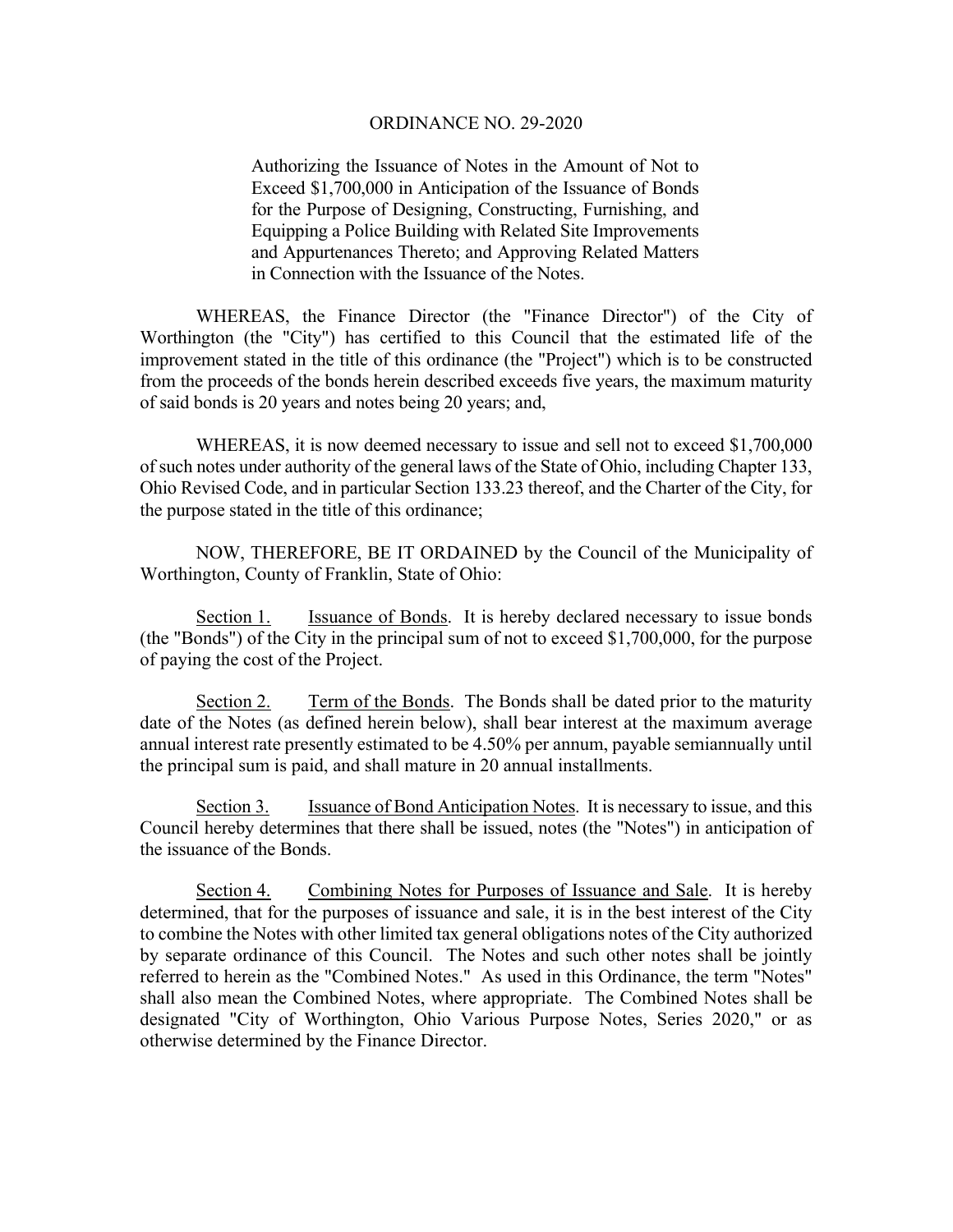Section 5. Terms of the Notes; Certificate of Fiscal Officer Relating to Terms of Notes. The Notes shall be in the amount of not to exceed \$1,700,000, which sum does not exceed the amount of the Bonds. The Notes shall be dated the date established by the Finance Director and certified to this Council and shall mature on such date as shall be determined by the Finance Director and certified to this Council, provided that such date shall not be later than one year after the date of issuance of the Notes. The Notes shall be issued as fully registered notes in such denominations as shall be determined by the Finance Director. Coupons shall not be attached to the Notes. The Notes shall be sold in a transaction exempt from the requirements of Rule 15c2-12 of the United States Securities and Exchange Commission.

 The Finance Director is hereby authorized and directed to execute a Certificate of Fiscal Officer Relating to Terms of Notes (the "Certificate of Fiscal Officer") setting forth and determining such terms and other matters pertaining to the Notes, their issuance, sale or delivery, including without limitation the aggregate principal amount of the Notes to be issued, the dated date of the Notes, the maturity date of the Notes, the purchase price of the Notes, the specified interest rate of the Notes, authorized denominations of the Notes, the Original Purchaser of the Notes (as defined herein), and shall include such additional information as is required by and consistent with the terms of this ordinance.

Section 6. General Obligation Pledge. The Notes shall be the full general obligation of the City, and the full faith, credit and revenue of the City are hereby pledged for the prompt payment of the same. The par value to be received from the sale of the Bonds and any excess funds resulting from the issuance of the Notes shall, to the extent necessary, be used only for the retirement of the Notes at maturity and are hereby pledged for such purpose.

Section 7. Debt Service Levy. There shall be and is hereby levied annually on all the taxable property in the City, in addition to all other taxes and inside the City's charter millage limitation, a direct tax (the "Debt Service Levy") for each year during which any of the Notes are outstanding, in an amount not less than that which would have been levied if the Bonds had been issued without the prior issuance of the Notes, for the purpose of providing, and in an amount which is sufficient to provide, funds to pay interest upon the Notes as and when the same falls due and to provide a fund for the repayment of the principal of the Notes at maturity or upon redemption. The Debt Service Levy shall not be less than the interest and sinking fund tax required by Article XII, Section 11 of the Ohio Constitution.

The Debt Service Levy shall be and is hereby ordered computed, certified, levied and extended upon the tax duplicate and collected by the same officers, in the same manner, and at the same time that taxes for general purposes for each of such years are certified, extended and collected. The Debt Service Levy shall be placed before and in preference to all other items and for the full amount thereof. The funds derived from the Debt Service Levy shall be placed in a separate and distinct fund, which shall be irrevocably pledged for the payments of the premium, if any, and interest on and principal of the Notes and Bonds when and as the same falls due. Notwithstanding the foregoing, if the City determines that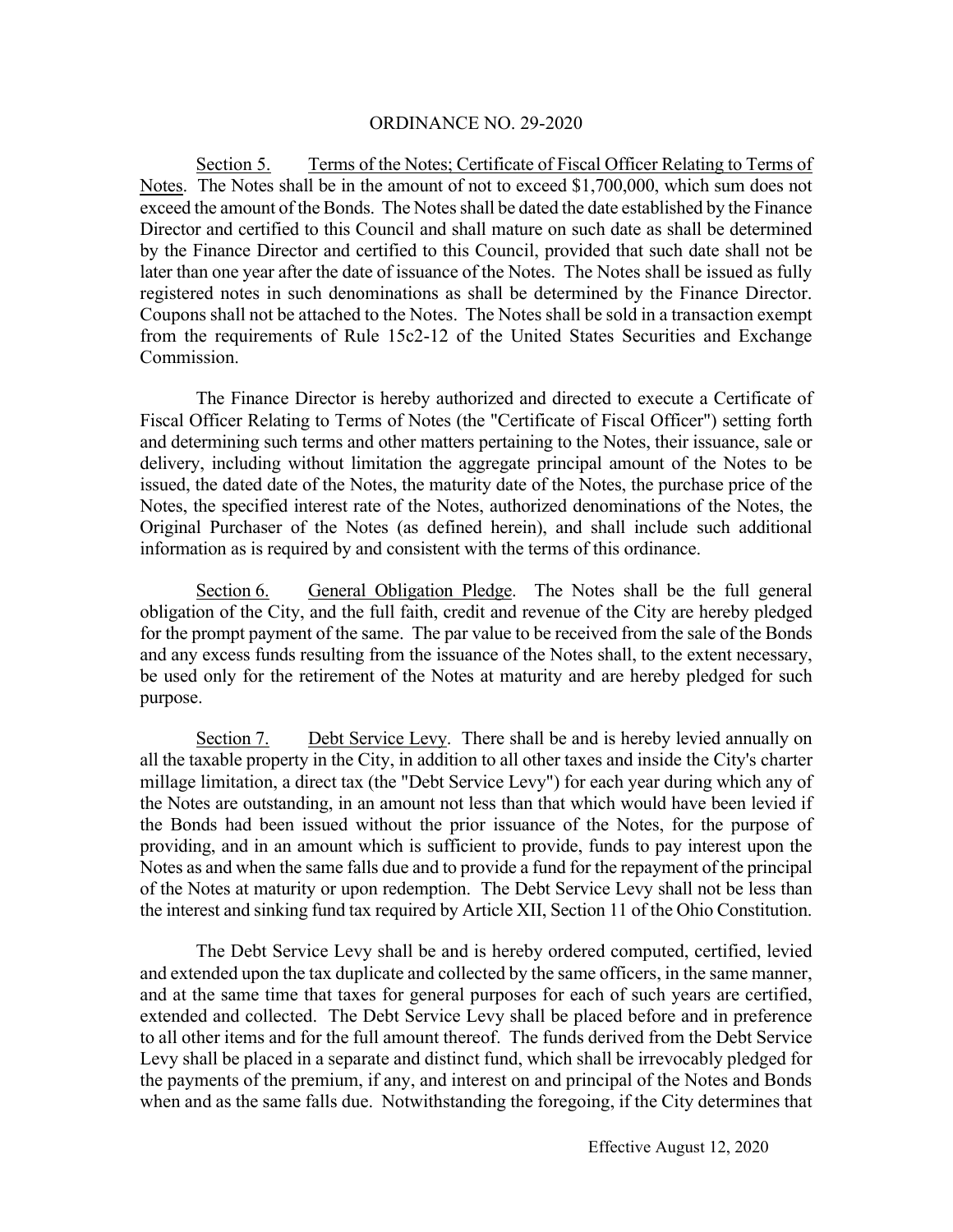funds will be available from other sources for the payment of the Notes and Bonds in any year, the amount of the Debt Service Levy for such year shall be reduced by the amount of funds which will be so available, and the City shall appropriate such funds to the payment of the Notes and Bonds in accordance with law.

Section 8. Sale of Notes. The Notes shall bear interest, based on a 360-day year of twelve 30-day months, payable at maturity, at such rate per annum as shall be determined by the Finance Director and certified to this Council, provided that such rate shall not exceed 4.50% per annum. The Notes shall be, and hereby are, awarded and sold at private sale to KeyBanc Capital Markets, Inc. (the "Original Purchaser"), at the purchase price set forth in the Certificate of Fiscal Officer.

The Finance Director is authorized and directed to execute on behalf of the City a note purchase agreement with the Original Purchaser setting forth the conditions under which the Notes are to be sold and delivered, which documents shall be in such form and shall contain such terms, covenants and conditions not inconsistent with the terms of this Ordinance and permitted by applicable law as shall be approved by the Finance Director.

The Finance Director is hereby authorized and directed to deliver the Notes, when executed, to the Original Purchaser upon payment of the purchase price and accrued interest, if any, to the date of delivery. The proceeds of such sale, except any accrued interest or premium thereon, shall be deposited in the Treasury of the City and used for the purpose aforesaid and for no other purpose. The accrued interest received from such sale shall be transferred to the City's Bond Retirement Fund to be applied to the payment of the principal of and interest on the Notes, or other obligations of the City, as permitted by law. Any premium received from the sale of the Notes may be used to pay the financing costs of the Notes within the meaning of Ohio Revised Code Section 133.01(K) or be deposited into the City's Bond Retirement Fund, in the manner provided by law.

Section 9. Form and Execution of Notes; Payment of Notes. The Notes shall be executed by the Finance Director and the City Manager, provided that either or both of such signatures may be a facsimile and shall be payable as to both principal and interest at the office of Note Registrar (as defined hereinbelow). The Notes shall express upon their faces the purpose for which they are issued and that they are issued pursuant to this ordinance.

 The principal of and interest on the Notes shall be payable in lawful money of the United States of America without deduction for the services of the Note Registrar. The principal of and interest on the Notes shall be payable upon presentation and surrender of the Notes at their maturity at the office of the Note Registrar. No Note shall be valid or become obligatory for any purpose or shall be entitled to any security or benefit under this ordinance unless and until a certificate of authentication, as printed on the Note, is signed by the Note Registrar as authenticating agent. Authentication by the Note Registrar shall be conclusive evidence that the Note so authenticated has been duly issued and delivered under this ordinance and is entitled to the security and benefit of this ordinance. The certificate of authentication may be signed by any officer or officers of the Note Registrar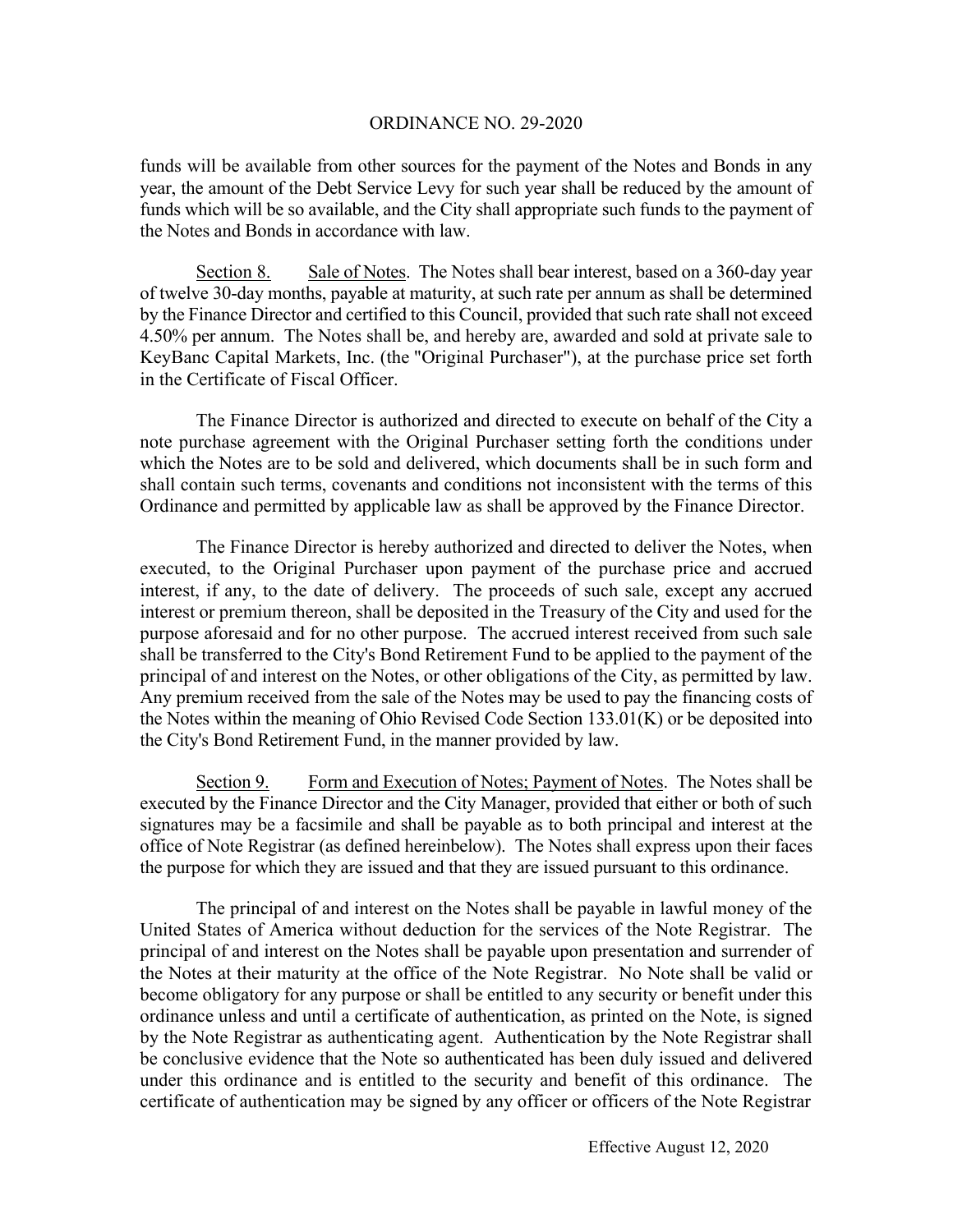or by such other person acting as an agent of the Note Registrar as shall be approved by the Finance Director on behalf of the City. It shall not be necessary that the same authorized person sign the certificate of authentication on all of the Notes.

Section 10. Appointment of Note Registrar. The Finance Director is hereby authorized and directed to serve as authenticating agent, note registrar, transfer agent, and paying agent for the Notes (the "Note Registrar"), or to execute on behalf of the City a Note Registrar Agreement with such bank or other appropriate financial institution as shall be acceptable to the Finance Director and the Original Purchaser, pursuant to which such bank or financial institution shall agree to serve as the Note Registrar for the Notes. If at any time the Note Registrar shall be unable or unwilling to serve as such, or the Finance Director in such officer's discretion shall determine that it would be in the best interest of the City for such functions to be performed by another party, the Finance Director may, and is hereby authorized and directed to, enter into an agreement with a national banking association or other appropriate institution experienced in providing such services, to perform the services required of the Note Registrar hereunder. Each such successor Note Registrar shall promptly advise all noteholders of the change in identity and new address of the Note Registrar. So long as any of the Notes remain outstanding, the City shall cause to be maintained and kept by the Note Registrar, at the office of the Note Registrar, all books and records necessary for the registration, exchange and transfer of Notes as provided in this section (the "Note Register"). Subject to the provisions of this ordinance, the person in whose name any Note shall be registered on the Note Register shall be regarded as the absolute owner thereof for all purposes. Payment of or on account of the principal of and interest on any Note shall be made only to or upon the order of that person. Neither the City nor the Note Registrar shall be affected by any notice to the contrary, but the registration may be changed as herein provided. All payments shall be valid and effectual to satisfy and discharge the liability upon the Notes, including the interest thereon, to the extent of the amount or amounts so paid.

Any Notes, upon presentation and surrender at the office of the Note Registrar, together with a request for exchange signed by the registered owner or by a person authorized by the owner to do so by a power of attorney in a form satisfactory to the Note Registrar, may be exchanged for Notes of the same form and of any authorized denomination or denominations equal in the aggregate to the unmatured principal amount of the Notes surrendered, and bearing interest at the same rate and maturing on the same date.

A Note may be transferred only on the Note Register upon presentation and surrender thereof at the office of the Note Registrar, together with an assignment executed by the registered owner or by a person authorized by the owner to do so by a power of attorney in a form satisfactory to the Note Registrar. Upon that transfer, the Note Registrar shall complete, authenticate and deliver a new Note or Notes of any authorized denomination or denominations equal in the aggregate to the unmatured principal amount of the Notes surrendered, and bearing interest at the same rate and maturing on the same date.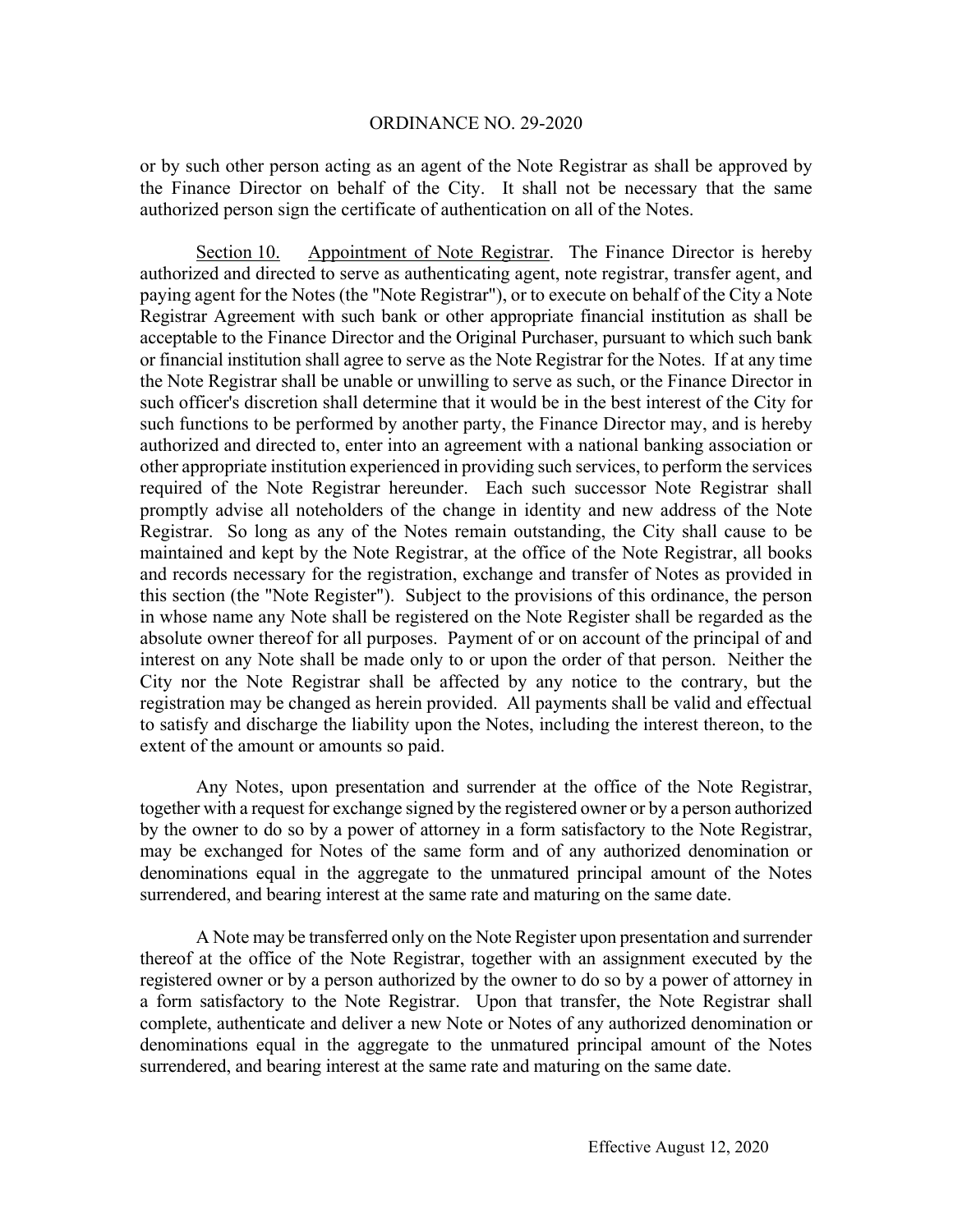The City and the Note Registrar shall not be required to transfer or exchange (i) any Note during a period beginning at the opening of business 15 days before the day of mailing of a notice of redemption of Notes, and ending at the close of business on the day of such mailing, or (ii) any Notes selected for redemption, in whole or in part, following the date of such mailing.

In all cases in which Notes are exchanged or transferred hereunder, the City shall cause to be executed, and the Note Registrar shall authenticate and deliver, the Notes in accordance with the provisions of this ordinance. The exchange or transfer shall be without charge to the owner; except that the Council and Note Registrar may make a charge sufficient to reimburse them for any tax or other governmental charge required to be paid with respect to the exchange or transfer. The Council or the Note Registrar may require that those charges, if any, be paid before it begins the procedure for the exchange or transfer of the Notes. All Notes issued upon any transfer or exchange shall be the valid obligations of the City, evidencing the same debt, and entitled to the same benefits under this ordinance, as the Notes surrendered upon that transfer or exchange.

Section 11. Book-Entry System. In the event that the Notes are issued to a Depository (as defined below) for use in a book-entry system, the following terms shall have the following meanings for purposes of this Ordinance:

"Book-entry form" or "book-entry system" means a form or system under which (i) the beneficial right to payment of principal of and interest on the Notes may be transferred only through a book-entry and (ii) physical Notes in fully registered form are issued only to a Depository or its nominee as registered owner, with the Notes "immobilized" to the custody of the Depository, and the book-entry is the record that identifies the owners of beneficial interests in those Notes.

"Depository" means any securities depository that is a clearing agency under federal law operating and maintaining, together with its participants, a book-entry system to record beneficial ownership of Notes, and to effect transfers of securities, in book-entry form, and includes The Depository Trust Company (a limited purpose trust company), New York, New York.

The Notes may be initially issued to a Depository for use in a book-entry system, and the provisions of this Section shall apply, notwithstanding any other provision of this Ordinance: (i) there shall be a single Note of each maturity; (ii) those Notes shall be registered in the name of the Depository or its nominee, as registered owner, and immobilized in the custody of the Depository; (iii) the beneficial owners in book-entry form shall have no right to receive Notes in the form of physical securities or certificates; (iv) ownership of beneficial interests in any Notes in book-entry form shall be shown by book-entry on the system maintained and operated by the Depository, and transfers of the ownership of beneficial interests shall be made only by the Depository and by book-entry; and (v) the Notes as such shall not be transferable or exchangeable, except for transfer to another Depository or to another nominee of a Depository, without further action by the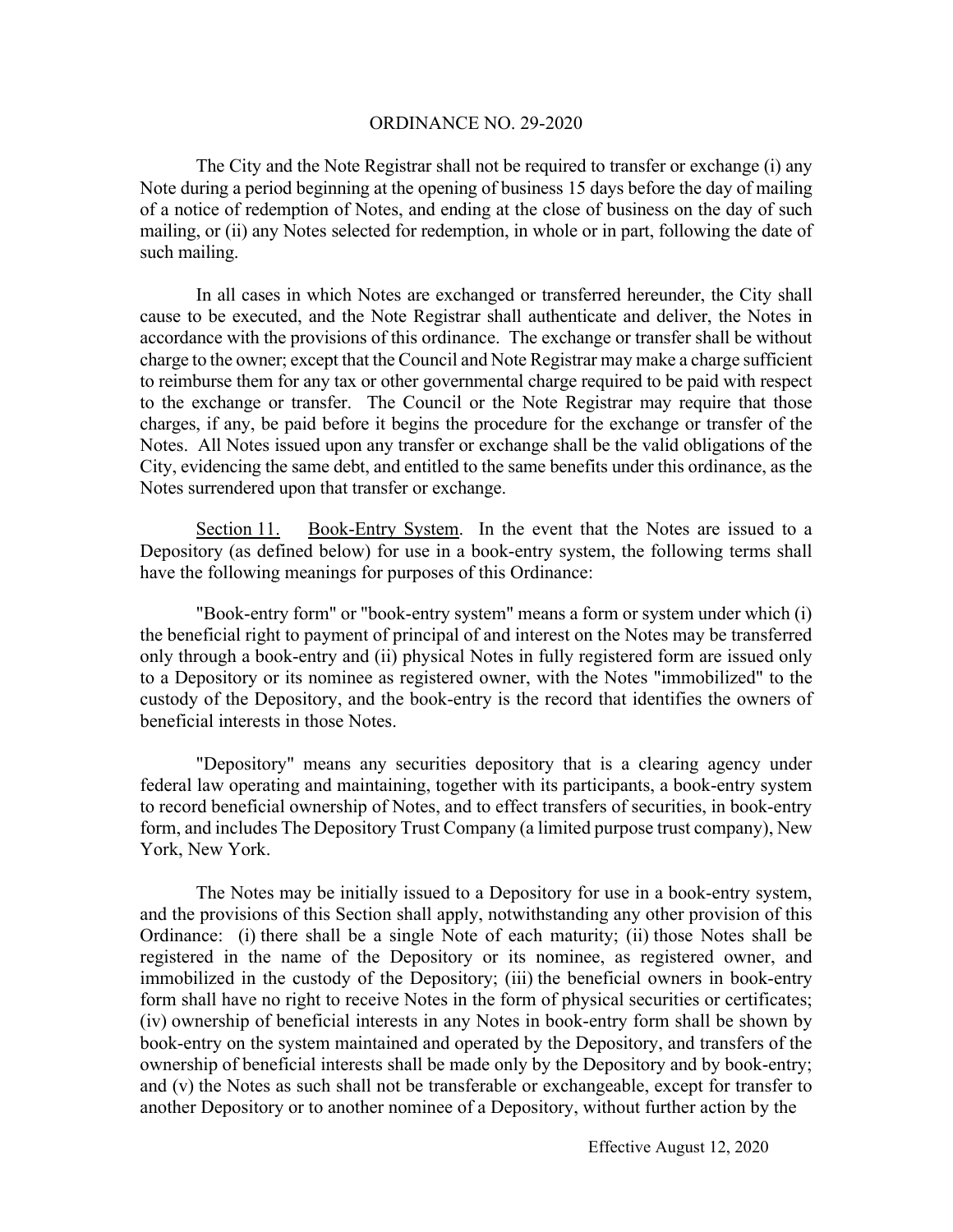Council. Debt service charges on Notes in book-entry form registered in the name of a Depository or its nominee shall be payable in same day funds delivered to the Depository or its authorized representative (i) in the case of interest, on each Interest Payment Date, and (ii) in all other cases, upon presentation and surrender of Notes as provided in this Ordinance.

The Note Registrar may, with the approval of this Council, enter into an agreement with the beneficial owner or registered owner of any Note in the custody of a Depository providing for making all payments to that owner of principal and interest on that Note or any portion thereof (other than any payment of the entire unpaid principal amount thereof) at a place and in a manner (including wire transfer of federal funds) other than as provided above in this Ordinance, without prior presentation or surrender of the Note, upon any conditions which shall be satisfactory to the Note Registrar and this Council. That payment in any event shall be made to the person who is the registered owner of that Note on the date that principal is due, or, with respect to the payment of interest, as of the applicable date agreed upon as the case may be. The Note Registrar shall furnish a copy of each of those agreements, certified to be correct by the Note Registrar, to other paying agents for Notes and to the City. Any payment of principal or interest pursuant to such an agreement shall constitute payment thereof pursuant to, and for all purposes of, this Ordinance.

If requested, the Finance Director and City Manager, City Clerk or any other officer of this Council, is authorized and directed to execute, acknowledge and deliver, in the name of and on behalf of the City, an agreement among the City, the Note Registrar and a Depository to be delivered in connection with the issuance of the Notes to such Depository for use in a book-entry system.

 The City may decide to discontinue use of the book-entry system through the Depository. In that event, Note certificates will be printed and delivered to the Depository.

If any Depository determines not to continue to act as the Depository for the Notes for use in a book-entry system, the City and the Note Registrar may attempt to establish a securities depository/book-entry relationship with another qualified Depository under this Ordinance. If the City and the Note Registrar do not or are unable to do so, the City and the Note Registrar, after the Note Registrar has made provision for notification of the beneficial owners by the then Depository, shall permit withdrawal of the Notes from the Depository and authenticate and deliver note certificates in fully registered form to the assigns of the Depository or its nominee, all at the cost and expense (including costs of printing and delivering definitive Notes), if the event is not the result of action or inaction by the City or the Note Registrar, of those persons requesting such issuance.

Section 12. Income Tax Pledge. The City hereby covenants, pursuant to Section 133.05(B)(7), Ohio Revised Code, to appropriate annually from lawfully available municipal income taxes, and to continue to levy and collect municipal income taxes adequate to produce, amounts necessary to meet the debt charges on the Notes and the Bonds in each year until full payment is made.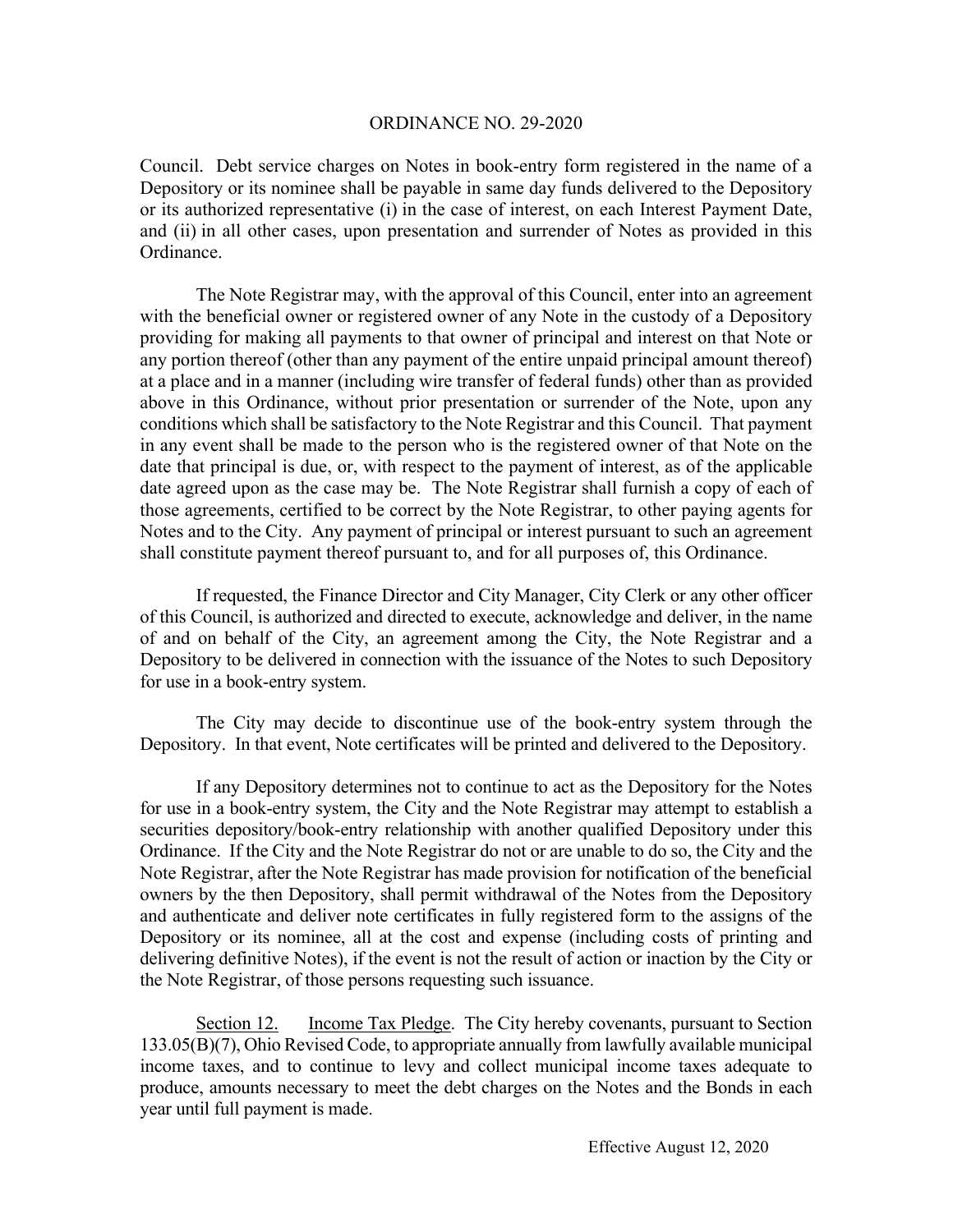Section 13. Federal Tax Law Compliance. The City hereby covenants that it will comply with the requirements of all existing and future laws which must be satisfied in order that interest on the Notes is and will continue to be excluded from gross income for federal income tax purposes, including without limitation restrictions on the use of the property financed with the proceeds of the Notes so that the Notes will not constitute "private activity bonds" within the meaning of Section 141 of the Internal Revenue Code of 1986, as amended (the "Code"). The City further covenants that it will restrict the use of the proceeds of the Notes in such manner and to such extent, if any, as may be necessary, after taking into account reasonable expectations at the time the debt is incurred, so that they will not constitute arbitrage bonds under Section 148 of the Code and the regulations prescribed thereunder (the "Regulations").

 The Finance Director, or any other officer of the City, including the City Manager, is hereby authorized and directed (a) to make or effect any election, selection, designation, choice, consent, approval or waiver on behalf of the City with respect to the Notes as permitted or required to be made or given under the federal income tax laws, for the purpose of assuring, enhancing or protecting favorable tax treatment or the status of the Notes or interest thereon or assisting compliance with requirements for that purpose, reducing the burden or expense of such compliance, reducing any rebate amount or any payment of penalties, or making any payments of special amounts in lieu of making computations to determine, or paying, any excess earnings as rebate, or obviating those amounts or payments, as determined by the Finance Director, which action shall be in writing and signed by the Finance Director, or any other officer of the City, including the City Manager, on behalf of the City; (b) to take any and all actions, make or obtain calculations, and make or give reports, covenants and certifications of and on behalf of the City, as may be appropriate to assure the exclusion of interest from gross income and the intended tax status of the Notes; and (c) to give an appropriate certificate on behalf of the City, for inclusion in the transcript of proceedings, setting forth the facts, estimates and circumstances, and reasonable expectations of the City pertaining to Section 148 and the Regulations, and the representations, warranties and covenants of the City regarding compliance by the City with Sections 141 through 150 of the Code and the Regulations.

 The Finance Director shall keep and maintain adequate records pertaining to investment of all proceeds of the Notes sufficient to permit, to the maximum extent possible and presently foreseeable, the City to comply with any federal law or regulation now or hereafter having applicability to the Notes which limits the amount of Note proceeds which may be invested on an unrestricted yield or requires the City to rebate arbitrage profits to the United States Department of the Treasury. The Finance Director of the City is hereby authorized and directed to file such reports with, and rebate arbitrage profits to, the United States Department of the Treasury, to the extent that any federal law or regulation having applicability to the Notes requires any such reports or rebates.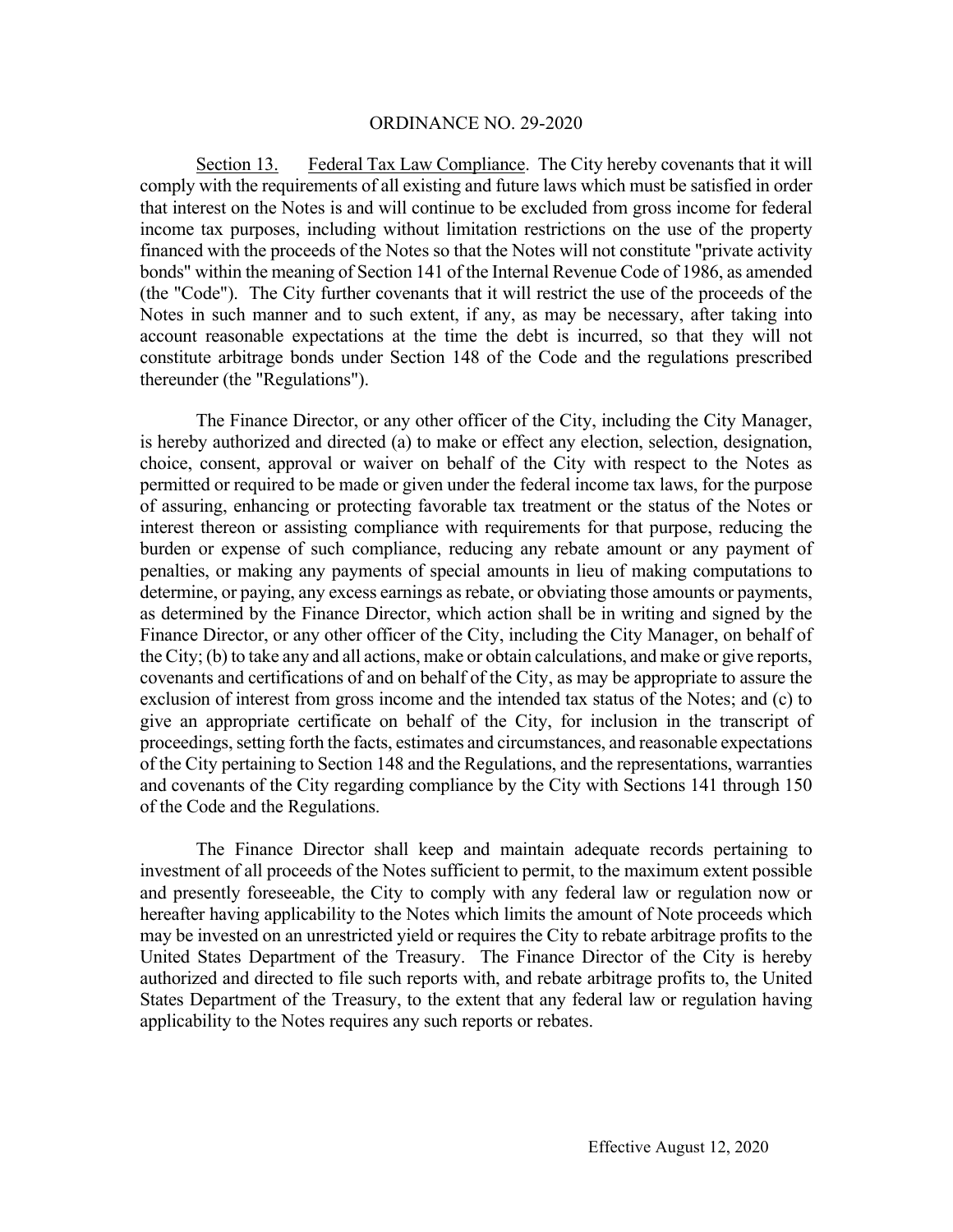Section 14. Transcript of Proceedings; Execution of Additional Documents. The officer having charge of the minutes of the Council and any other officers of the Council, or any of them individually, are hereby authorized and directed to prepare and certify a true transcript of proceedings pertaining to the Notes and to furnish a copy of such transcript to the Original Purchaser. Such transcript shall include certified copies of all proceedings and records of the Council relating to the power and authority of the City to issue the Notes and certificates as to matters within their knowledge or as shown by the books and records under their custody and control, including but not limited to a general certificate of the Clerk of Council and a no-litigation certificate of the City Manager and the Finance Director, and such certified copies and certificates shall be deemed representations of the City as to the facts stated therein.

The City Manager and Finance Director are hereby authorized and directed to take such action and to execute and deliver, on behalf of this Council, such additional instruments, agreements, certificates, and other documents as may be in their discretion necessary or appropriate in order to carry out the intent of this Ordinance. Such documents shall be in the form not substantially inconsistent with the terms of this Ordinance, as they in their discretion shall deem necessary or appropriate.

Section 15. Ohio Market Access Program. If determined necessary by the Finance Director, the City is hereby by authorized to participate in the Ohio Market Access Program ("OMAP") with the respect to the Notes. The Standby Note Purchase Agreement for OMAP is hereby authorized in the form presented to this Council with such changes not materially adverse to the City as may be approved by the officers of the City executing that Standby Note Purchase Agreement. The City acknowledges the agreement of the Treasurer of State in the Standby Note Purchase Agreement that, in the event the City is unable to repay the principal amount and accrued and unpaid interest of the Notes at their maturity, whether through its own funds or through the issuance of other obligations of the City, the Treasurer of State agrees (a) to purchase the Notes from the holders or beneficial owners thereof upon their presentation to the Treasurer of State for such purchase at a price of par plus accrued interest to maturity or (b) to purchase renewal notes of the City in a principal amount not greater than the principal amount of the Notes plus interest due at maturity, with such renewal notes bearing interest at a rate equal to the AAA Municipal Market Data rate plus 400 basis points, maturing not more than one year after the date of their **iss**uance, and being prepayable at any time with 30 days' notice, provided that in connection with the Treasurer of State's purchase of such renewal notes the City shall deliver to the Treasurer of State an unqualified opinion of nationally recognized bond counsel that (i) such renewal notes are the legal, valid and binding general obligations of the City, and the principal of and interest on such renewal notes, unless paid from other sources, are to be paid from the proceeds of the levy of ad valorem taxes within the tenmill limitation imposed by law on all property subject to ad valorem taxes levied by the City, and (ii) interest on the renewal notes is excluded from gross income for federal income tax purposes under Section 103 of the Code to the same extent that interest on the Notes is so excluded